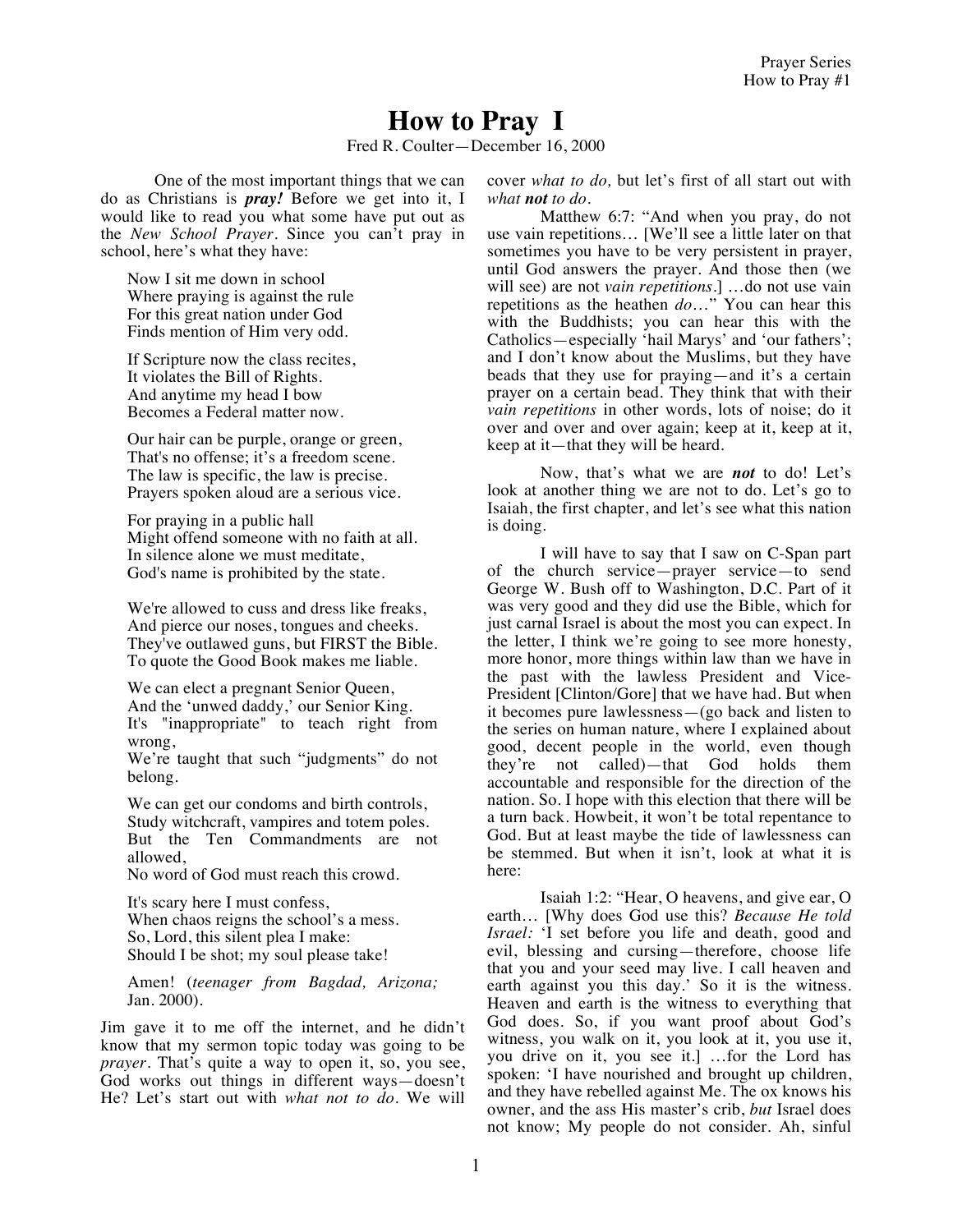nation, a people laden with [sin] iniquity, a seed of evildoers, children that are corrupters; they have forsaken the Lord, they have provoked the Holy One of Israel unto anger, they are gone away backward'" (vs 2-4). Now, just exactly how God does this—in measuring the righteousness of a nation (we covered that in view of the election)—when the whole nation goes that way, all they do is just destroy themselves more and more.

"Why should you be stricken any more? You will revolt more and more: the whole head is sick, and the whole heart faint. From the sole of the foot even unto the head there is no soundness in it; but wounds, and bruises, and putrefying sores: they have not been closed, neither bound up, neither mollified with ointment. Your country is desolate… [That's what it's going to turn to. All you need to do to find out the power and wrath of God against sin is look at the unholy land today—barren, desolate, filled with terror, war and killing, intrigue and hatred.] …your cities are burned with fire: your land, strangers devour it in your presence… [and that's what's happening to us today.] ...and it is desolate, as overthrown by strangers. And the daughter of Zion is left as a cottage in a vineyard, as a lodge in a garden of cucumbers, as a besieged city." (vs 5-8). Now, the 'daughter of Zion' here really is the Church. We find ourselves just like that—as a 'cottage in a vineyard and a lodge in a garden of cucumbers and as a besieged city.' Sometimes dayto-day that's the way you feel: *besieged by all of these things.*

"Except the LORD of hosts had left unto us a very small remnant… [and I think we can look at the 'remnant' not only being the Church, but there are a 'remnant' of decent, sincere people out there who are running and governing this nation, who want to do it in an honorable way, in a law-abiding way.] …we should have been as Sodom, and we should have been like unto Gomorrah…." (v 9) And they're trying to stop all that; and that's why I'm very happy that the scene has changed, because if you understand the agenda that was going to be brought on—if the Democrats continued to be in control—we're reading it right here: Sodom and Gomorrah.

So, God says: "Hear the Word of the LORD, you rulers of Sodom; give ear unto the law of our God, you people of Gomorrah…. [Now, here's what we're not to do]: …'To what purpose is the multitude of your sacrifices unto Me?'.… [Which then is what? *Vain repetitions*—just doing it over and over and over again. Why should you sin and use the name of God? *That's what He's talking about here.*] …says the LORD. 'I am full of the burnt offerings of rams, and the fat of fed beasts; and I delight not in the blood of bullocks, or of lambs, or of he-goats. When ye come to appear before Me, who has required this at your hand, to tread My courts?'" (vs 10-12). And we'll see that's because there is no repentance. You can liken that to those who go to their Sunday churches and don't repent. God will accept repentance regardless of who it is; regardless of where they are—as we'll see a little later on is one of the keys for prayer.

"'…who has required this at your hand, to tread My courts? Bring no more vain oblations… [We're not to do that. 'Oblation' in our lives can be: instead of repentance, we go out and try doing something else. In other words, you substitute your own works in hopes you'll make it right, instead of repenting because you have a guilty conscience and you won't repent.] …incense is an abomination unto Me… [and 'incense' (we'll see a little later on) is likened unto prayer.] …the new moons and sabbaths, the calling of assemblies… [Those are their *new moons*] …I cannot away with; it is iniquity, even the solemn meeting. Your new moons and your appointed feasts… [not God's—the ones they substituted and replaced with] …My soul hates; they are a trouble unto Me; I am weary to bear them. And when you spread forth your hands, I will hide Mine eyes from you; yea, when you make many prayers, I will not hear: your hands are full of blood'" (vs 12-15). And all of those are the things we are *not* to do.

Let's come here to 1-Kings 18:17, and let's see the *vain repetitions*—this is the account with Elijah. "And it came to pass, when Ahab saw Elijah, that Ahab said unto him, 'Are you he that troubles Israel?'…. [Of course he wasn't. He was there with the widow and her son for over three years.] …And he answered, 'I have not troubled Israel; but you, and your father's house, in that you have forsaken the commandments of the LORD, and you have followed Baalim…. [Now remember, Ahab's wife was who? *Jezebel!* Who was Jezebel? *She was the daughter of the high priest of Baal at Tyre.* And her daughter was Athaliah who wanted to destroy the king line—remember that? So we're dealing with a lot of treachery here.] …Now therefore. send and gather to me all Israel unto mount Carmel, and the prophets of Baal four hundred and fifty, and the prophets of the groves four hundred, which eat at Jezebel's table" (vs 18-19). Now, we're talking about state religion here.

"So Ahab sent unto all the children of Israel, and gathered the prophets together unto mount Carmel. And Elijah came unto all the people, and said, 'How long halt you between two opinions?…. [That's quite interesting—isn't it? In other words,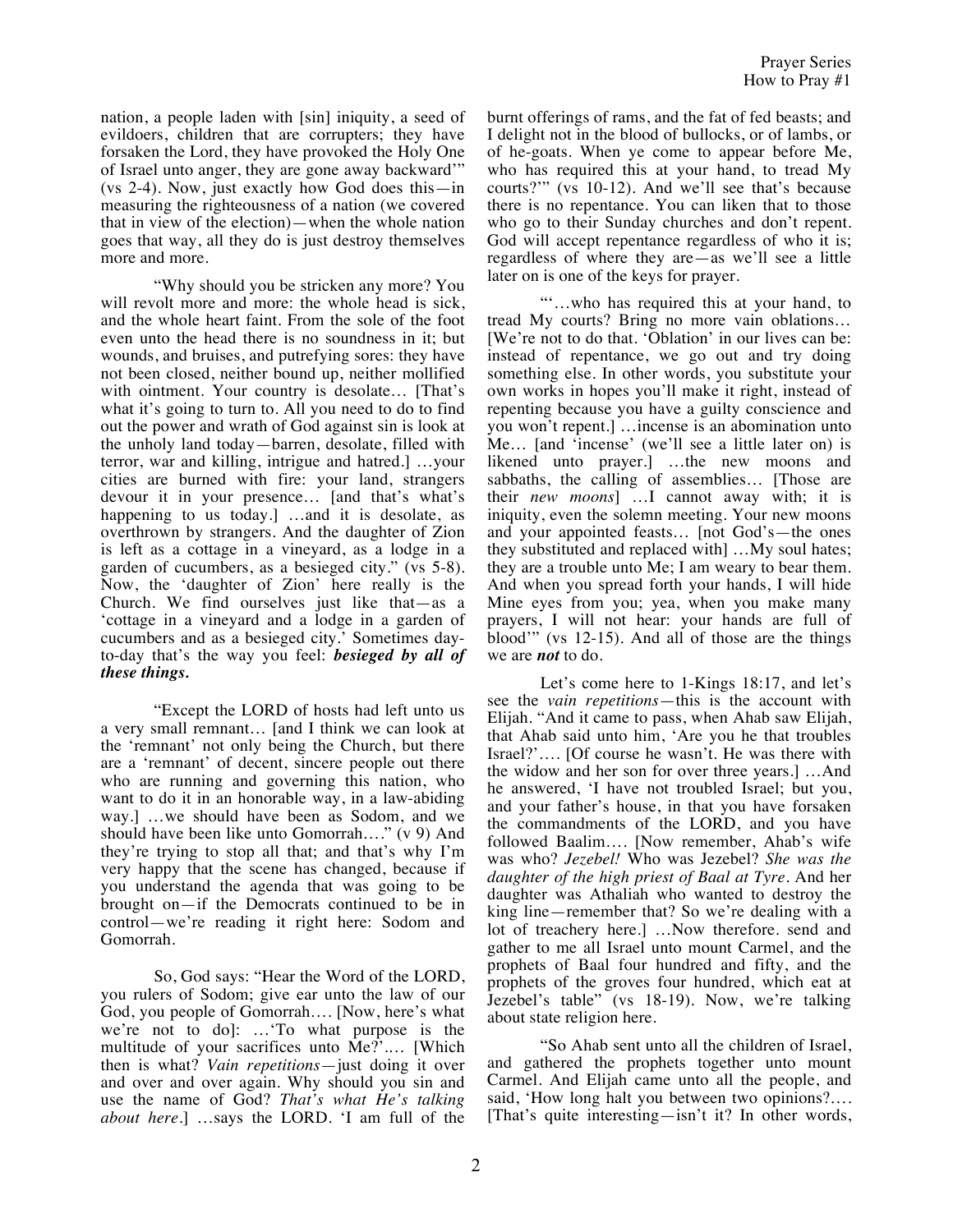God was no longer a fact. It was an opinion. 'What do you believe?' *Well, I believe Baal is god. What do you believe?* 'Oh, I believe the Lord is God.' But it's an opinion. There are a lot of people today who have opinions. And as Glenn Daniel put it: 'There are many people who have just enough religion that they feel, if they're in trouble, they can go to God. And they have just enough religion that they can still be comfortable with the world.' So what they're dealing with, they're dealing with *opinions* rather than knowledge of fact.] (So, Elijah laid it on the line): …'How long halt you between two opinions? If the LORD be God, follow Him: but if Baal, then follow him. And the people answered him not a word" (vs 20-21)—because they didn't know what to say.

So, you know the rest of the story: He said, 'Okay, you bring the bullocks here. We'll let all the prophets of Baal go first, for there are many. Elijah said, 'You choose the bullocks; you set up the altar and don't put any fire on it.' And the One Who answers by fire is God! He said, 'You call upon the name of your god; put no fire under it' (vs 22-25) *paraphrased*)

Verse 26: "And they took the bullock which was given them, and they dressed it, and called on the name of Baal from morning even until noon, saying, 'Baal, hear us…." Have you ever heard the *Elijah* by Mendelssohn? The oratorio for Baal is something! It's really catchy! When I listen to it I try and pass by it because I don't want it flying through my brain, but it goes like this: *Hear us O' Baal, Hear us O' Baal*—it's really a catchy thing! It's just like a lot of the Christmas carols and things that you hear today; they're so catchy! Everything that Baal does is made to sound good and look good. 'O Baal, hear us!'

"But there was no voice, nor any that answered. And they leaped upon the altar which was made…. [So, we had a Pentecostal movement here—going around waving your arms, crying out to god, speaking in tongues!] …And it came to pass at noon, that Elijah mocked them, and said, 'Cry aloud: for he is a god; either he is talking, or he is pursuing… ['You don't have his attention yet?'] …or he is in a journey, or peradventure he sleeps, and must be awaked'" (vs  $26-27$ ). How many times in our attitude toward God do we do the same thing? *God doesn't want to hear me. He's got more important things to do. I'm not important to Him. Why does God care about me?* 

"'…or peradventure he sleeps, and must be awaked.' And they cried aloud, and cut themselves after their manner with knives and lancets, till the blood gushed out upon them…." (vs 27-28). We even have this today in the Philippines—what do we have? *We have men that, every year around Easter time*—right at Easter—generally three of them take and they lash their backs with these little whips. And, of course, that one of the penance that the Catholic Church recommends for those who have really sinned. You get this little whip and it's got long lashes and you just throw it over your shoulder and you beat your back; you alternate one side and then the other, and you bleed! That's what they were doing. In the Philippines they do that; and then they have them crucified—they run the nails right through their hands and right through their feet. And they put this up as a great thing. This is close to what you can do to please God; because you're suffering! That's what they were doing here—similar to it.

"And it came to pass, when midday was past, and they prophesied until the time of the offering of the evening sacrifice… [it really means until the time of the sacrifice that Elijah did—which was not at the time of the evening sacrifice—supposedly, either toward sunset or at three in the afternoon. It was just when midday was past at the offering of the sacrifice which Elijah was going to give.] …that there was neither voice, nor any to answer, nor any that regarded" (v 29).

Then we're given an example of what we should do. Obviously, we're not to make an altar and put a bullock on it. Of course, Elijah did this. He said to put the water on it—do it twice; do it three times. And of course, in the middle of a drought when water was hard to come by, this was really something! It ran all over the place, and then:

Verse 36: "And it came to pass at the time of **the offering of the sacrifice**… [that's what it should read] …that Elijah the prophet came near, and said… [Here's something that *we are to do!* Notice: It's not *the length* of the prayer. It is not the *repetition* of the prayer. *It is the belief and firm knowledge!* That's why one of the first things that a person does when they're called: first of all they

- prove that God exists<br>• you know that you l
- you know that you know that you know that God exists
- you understand that He is always there
- that His ear is always open

—so Elijah knew, and said]: …'LORD God of Abraham, Isaac, and of Israel, let it be known this day that You are God in Israel, and that I am Your servant, and that I have done all these things at Your word. Hear me, O LORD, hear me, that this people may know that You are the LORD God, and that You have turned their heart back again.'" (vs 36-37). Now, that took what?—15 seconds? 20 seconds? Remember Jesus' prayer when He raised Lazarus?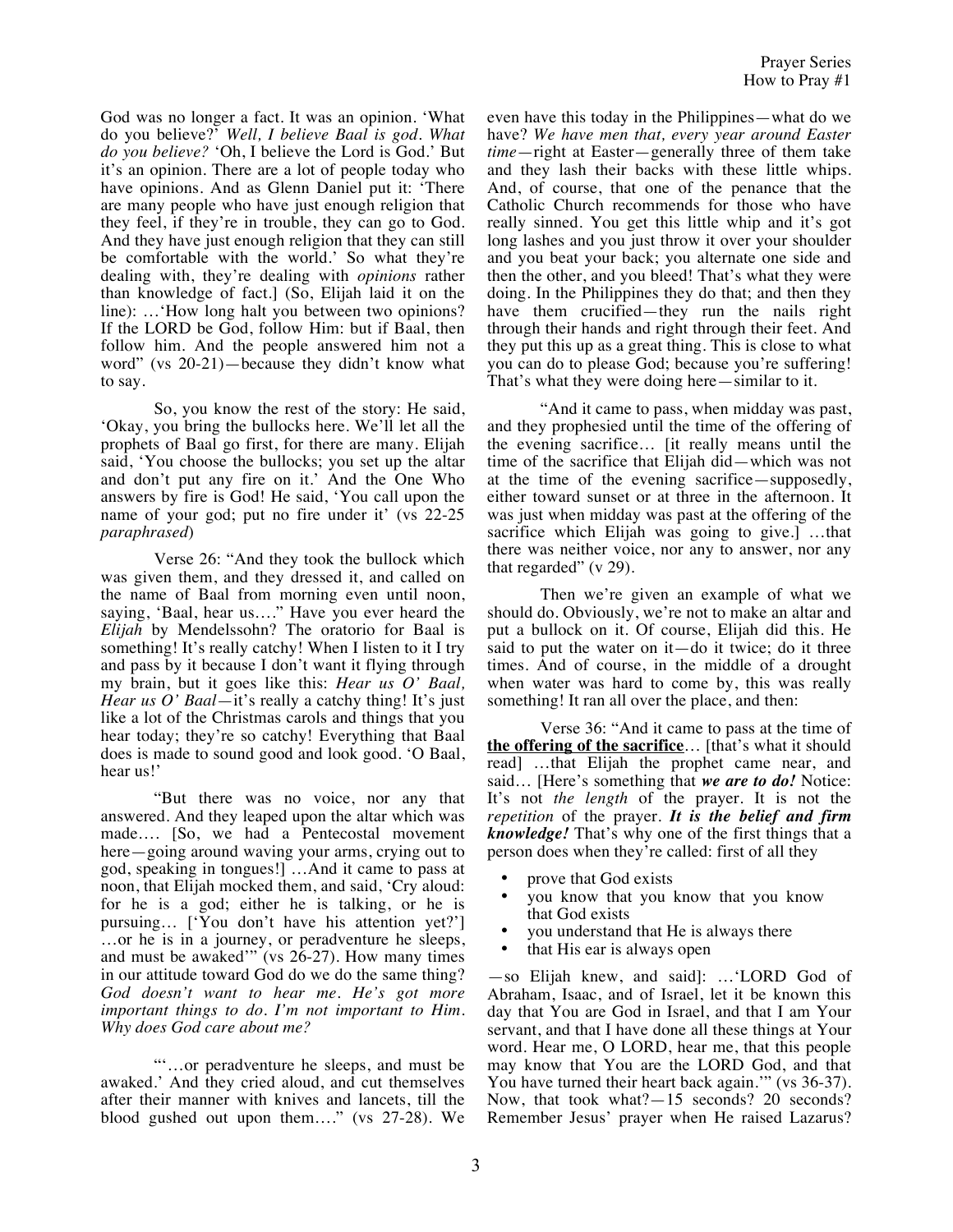What did He say? He said, 'Father, I thank You that You hear Me always.' And then said, 'Lazarus, come forth.'

In this case, v 38: "Then the fire of the LORD fell, and consumed the burnt sacrifice, and the wood, and the stones, and the dust, and licked up the water that was in the trench. And when all the people saw it, they fell on their faces: and they said, 'The LORD, He is the God; the LORD, He is the God'" (vs 38-39). When Christ returns there's going to be a lot of that going on, and there are going to be a lot of 'prophets of Baal' who are going to be repenting. They're going to get rid of their black robes and their backward collars—if they survive the vengeance of *the beast*. And they're going to be a lot of nun's clothes thrown down, and they're going to say, 'Hey! No way! No more!' The Dalai Lama is going to go get a sandwich at the deli. No more high mucky-mucks or lower mucky-mucks.

Let's come to Jeremiah 7 and we'll see another thing. Here's a good example, which we've gone over many, many times. And in this we're going to see some of things we shouldn't do and also some of the things that we should do.

Jeremiah 7:1 "The word that came to Jeremiah from the LORD, saying, 'Stand in the gate of the Lord's house, and proclaim there this Word, and say, "Hear the Word of the LORD, all you of Judah, that enter in at these gates to worship the LORD. Thus says the LORD of hosts, the God of Israel, 'Amend your ways… [And that's the whole thing we'll see a little later on. Whenever you come before God, you come in a repentant attitude always! I think the longer I live and the more that I live God's way and pray, the more that I understand that repentance is an attitude that we have to be in all the time—toward God!] …'Amend your ways and your doings… [and sometimes that's hard to do— He'll help us!] …and I will cause you to dwell in this place. Trust you not in lying words, saying, "The temple of the LORD, The temple of the LORD, The temple of the LORD, are these."""" (vs 1-4). So, we can't be trusting in physical things. That's why there's no more temple. That's why we have access to the temple in heaven above (as we'll see a little bit later)—direct access!

"'For if you thoroughly amend your ways and your doings; if you thoroughly execute judgment between a man and his neighbor; if you oppress not the stranger, the fatherless, and the widow, and shed not innocent blood in this place, neither walk after other gods to your hurt… [What always happens when we start sinning and allow sin to take place? *You're still religious*, so what you do, you go after other gods. And isn't that what we saw

happen even within the Church of God? Did they not do that? *Yes!*] …Then will I cause you to dwell in this place, in the land that I gave to your fathers, forever and ever. Behold, you trust in lying words, that cannot profit…. [That's why you always have to be in an attitude of repentance; so that there is entrance for Truth! Otherwise you *trust in lying words that can't profit.*] …Will you steal, murder, and commit adultery, and swear falsely, and burn incense unto Baal… [Our prayers (as we will see) are like incense.] …and walk after other gods whom you know not… [that's why this whole ecumenical thing is such an *evil* thing that's going on in the world today.] …And come and stand before Me in this house, which is called by my name, and say, "We are delivered to do all these abominations?"'" (vs 5–10). In other words, we have the *grace of God* which covers all of this—NO! We're not to take out license.

Let's see the thing that's more important with God than anything else. Verse 23: "But this thing commanded I them, saying, '**Obey my voice**… [And as we've seen how many times: Is that not the whole summary of the Bible. If you want to summarize the Bible in three words it is this: *obey MY voice*. We have it written down—don't we?] …and I will be your God, and you shall be My people… [and, of course, that's one of the things we are to do. We see this over and over again.] …and walk you in all the ways that I have commanded you, that it may be well unto you.'" Of course, they didn't listen.

Let's just see a general principle. This kind of sums up everything that we've covered up to this point, so far. Proverbs 15:8 "The sacrifice of the wicked is an abomination to the LORD… [We're going to see a lot of sacrificing going on in the way of giving money to charity and things at this Christmas time—aren't we? We're going to see many of the movie stars and rock stars and important people who are primarily responsible for bringing evil into this land. They are going to give money to help this cause, that cause and the other cause. But God says it's an 'abomination to Him.'] (Notice the last part of this): …but **the prayer of the upright is His delight**."

God delights in prayer. And many times, when we delay praying—which I've done and you've done—because of a guilty conscience where we've had a big blooper. There are some mistakes which are 'little' mistakes; there are other mistakes which are 'medium size' mistakes; then there are 'big' mistakes; and then there are real 'bloopers'! When you get a real 'blooper' you just don't feel like going to God. So you delay going to God. Think about it! If you're repenting God delights in your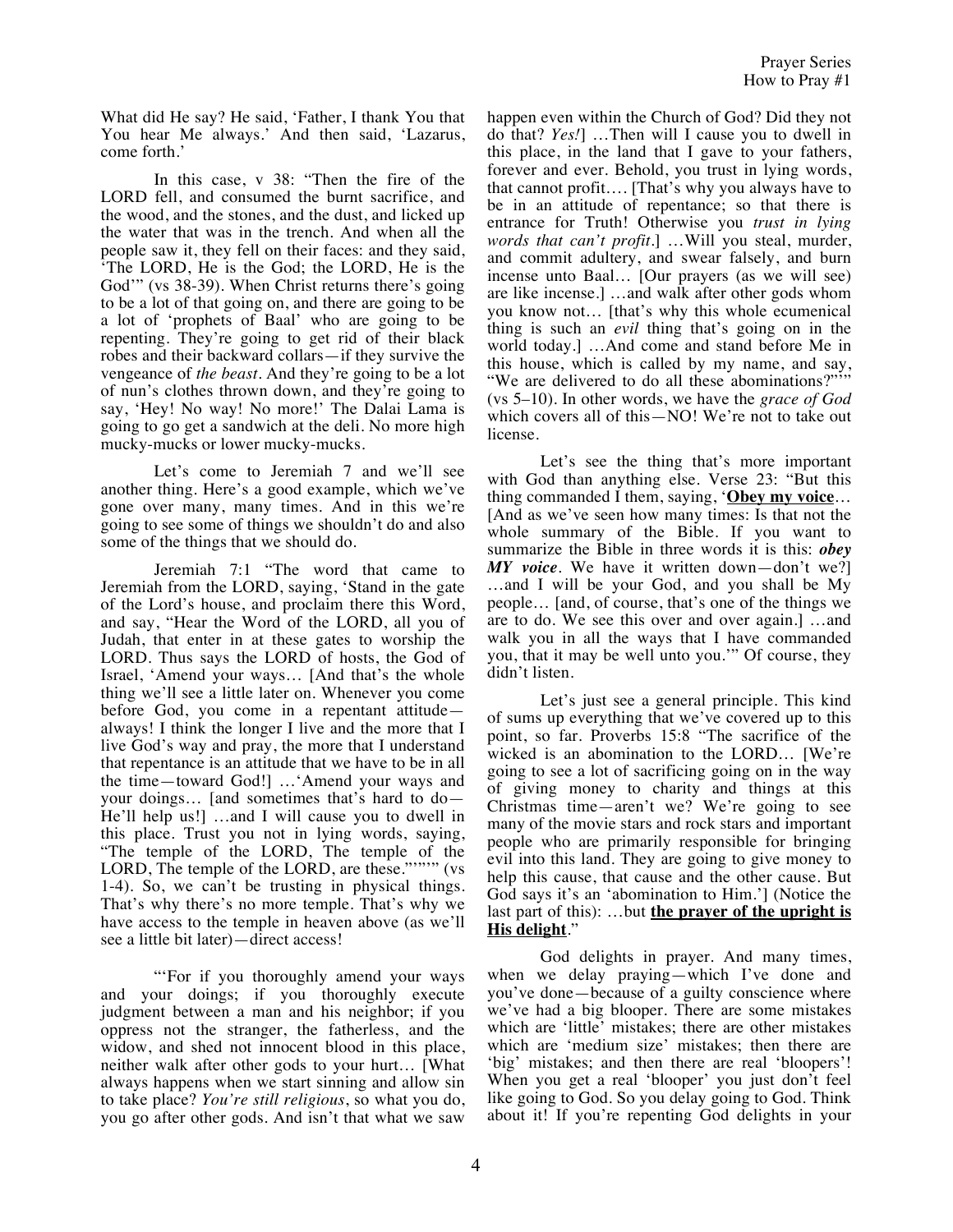coming to Him, even though you have to confess and say how wrong you were. Then we'll see a little later on, then you understand how bad it really was.

Verse 9: "The way of the wicked is an abomination unto the LORD: but He loves him that follows after righteousness." So that is a summary of everything that we've covered up to this point. Now, let's ask the questions:

- What is the purpose of prayer? (before we get into anything on *how to pray*)
- What is the purpose of prayer?
- Is it so that you have God in your hippocket, that you have just enough religion that you can call on God and get out of trouble?
- What is it for?

As we've covered concerning the purpose of the ministry, it's for the perfecting of the saints. Well, Christ has some perfecting that He's going to do in you; which alone Christ can do because it's all what Christ is doing, because He's going to fulfill it all. So prayer is *the key important thing.*

- But what is the purpose of it?
- Is it to make you feel better?<br>• Is it to get rid of the quilty co
- Is it to get rid of the guilty conscience?
- Is to pray and curse your enemies?
- Is it to pray and get more money

—like most of the religious programs now are following the thing that you get more money, you give to me, you give to this program and God will bless you and give you more money.

- Is that all it is?
- Is it just a shopping list so you can have what you want?
- That's not much different than all the kids going to Santa—is it?
- How stupid are we as little kids?

I remember when I was a kid, kept Christmas. You think Santa Claus us going to bring these things to you. But lo and behold, the department stores that you go to see Santa, where you sit in his lap, is filled with everything you want. And your mother takes you around and asks you: 'What do you want Santa to bring you?' Do you want him to bring you this? Do you want him to bring you that? We believe it! No, it's not a Santa Claus wish list. It serves a greater, greater purpose.

Now let's begin right here in 1-John 1:1: "That which was from *the* beginning, that which we have heard, that which we have seen with our own eyes, that which we observed for ourselves and our own hands handled, concerning the Word of life… [He is basing what he's writing here on the very

existence and purpose of Christ.] …(and the life was manifested, and we have seen… [Yes, God manifest in the flesh] …and are bearing witness, and are reporting to you the eternal life, which was with the Father, and was manifested to us); that which we have seen and have heard we are reporting to you in order that you also may have fellowship with us; for the fellowship—indeed, our fellowship—*is* with the Father and with His own Son Jesus Christ" (vs 1-3). *That is the purpose of prayer!* You cannot have any fellowship with God the Father and Jesus Christ unless you pray. And that's why God has given you the Holy Spirit.

And even as the Apostle Paul had to tell Timothy: 'Stir up the spirit that is in you by the laying on of my hands.' We, as human beings with our sin and weaknesses, kind of run just like some the charts and graphs—we have our highs and we have our lows, and that's just the nature of being human. So when you have a high, rejoice in it. When you have a low, be thankful for it—and ask God to help you learn. Hopefully, we'll all end up with more highs and less lows. Sometimes we get so many lows, it's kind of like 'walking through the valley of death.' And it doesn't seem like you'll ever find the side of the canyon. So there it is fellowship!

"These things we are also writing to you, so that your joy may be completely full…. [Then he goes on and shows that the very first thing for the fellowship with God the Father and Jesus Christ is repentance—though, he doesn't use the word *repentance.*] …And this is the message that we have heard from Him and are declaring to you: that God is light, and there is no darkness at all in Him" (vs 4- 5). In other words:

- God is perfect<br>• God is love
- God is love
- God is power<br>• God is eternal
- God is eternal

—all the attributes of God

If we proclaim that we have fellowship with Him, but we are walking in the darkness, we are lying to ourselves, and we are not practicing the Truth…. [And we're going to see here in just a little bit, who's the first one we deceive? *Your own self!* That's where all deception begins—with the self. Either you deceive yourself, or you want to be deceived; or you convince yourself that the evil that you're doing is good and right and justified when it's not. And we'll cover all that, too.] …If we proclaim that we have fellowship with Him, but we are walking in the darkness… [that is having grafted in the ways of Satan the devil in the way we act and behave and do] …we are lying to ourselves, and we are not practicing the Truth. However, if we walk in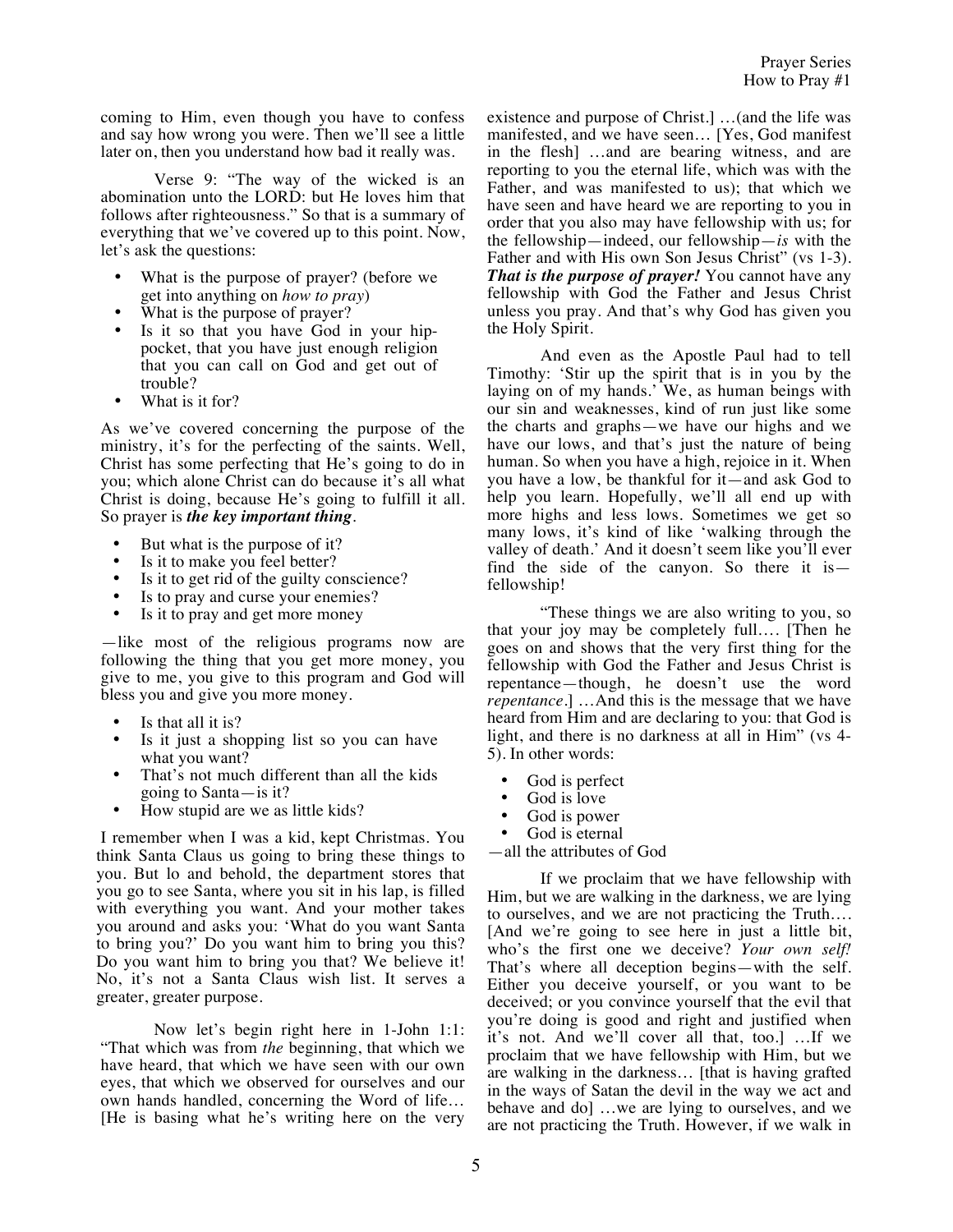the light, as He is in the light, *then* we have fellowship with one another…" (vs 1-7).

And, of course, then fellowship with God the Father and Jesus Christ—not only fellowship with each other—but more importantly, fellowship with God the Father and Jesus Christ. When you don't have that fellowship with God the Father and Jesus Christ, what happens to the relationships within the congregation? *Well, it becomes a social club*, and soon after everything is based upon: you go to church because of your friends; you don't go to church to learn of God. Then your friends end up becoming your idol and the whole relationship that you had deteriorates. That's why God has scattered and we're in smaller groups and we're building again from ground-zero up.

"…if we walk in the light, as He is in the light, *then* we have fellowship with one another and… [Now, here's the thing that's important, the key thing in prayer]: …**the blood of Jesus Christ, His own Son, cleanses us from all sin**" (vs 7). *Every sin!* What sins can God forgive? *All sins, upon repentance!* If there's the 'unpardonable sin' there's *no repentance*. If there is repentance, God will forgive.

Let's go to 2-Chronicles 33. Now the reason I'm going here is because I've had people write me and say, 'Have I committed the unpardonable sin?' The answer basically is this: *If you're worried about it, no you haven't—you need to go repent,* because, if you have committed the 'unpardonable sin' you wouldn't care. The reason I'm going here is so that we can understand that in our relationship with God dealing with us. He says He cleanses us from all sin—*every sin*—let's see an example of what you could call the worst sinner. Or you could also say, as the Apostle Paul did, when he was Saul, that he was 'chief sinner.' Let's look and see what he did, and I want you to ask yourself the question here, as we go through: Have I done any of these things?

Also, let's understand, that this gives hope for our brethren in some of the larger Churches of God who have gone to Sunday-keeping. There's still hope; always remember this: *As long as there is life, there is hope! Always!* And sometimes when we put ourselves what we consider a hopeless situation—we think that there's no way out—we just say well, God go ahead and do it to me. God doesn't want to do anything to anyone, except that they repent. He doesn't even delight in the death of the wicked.

Notice Manasseh, he started out young and early—didn't he? 2-Chronicles 33:1: "Manasseh was twelve years old when he began to reign, and he reigned fifty and five years in Jerusalem… [55 years! That's a long time, so 12+55 means that he was 67—right?] …but did that which was evil in the sight of the LORD, like unto the abominations of the heathen, whom the LORD had cast out before the children of Israel" (vs 1-2).

Notice what he did: "For he built again the high places which Hezekiah his father had broken down… [Have any of you done that? Is this not deliberate? Does this not take plans? Does this not take money and financing to do? *Yes, it does!*] …and he reared up altars for Baalim… [and that's all the gods of Baal] …and made groves, and worshipped all the host of heaven, and served them"  $(v 3)$ 

Now, if you would like to know kind of what the scene was like, just picture St. Peter's Basilica, where they have the obelisk right in the middle and you all know what that stands for. And you have all of the saints on top of the colonnades as it goes all around the inner court of St. Peter's Basilica. And it would be just like the Catholics do today: go before these idols and pray, and do whatever it is that you do.

"…worshipped all the host of heaven, and served them…. [Notice what else he did]: …Also he built altars in the house of the LORD… [Right there in the courtyard he put idols for the pagan gods!] …whereof the LORD had said, 'In Jerusalem shall My name be forever.' And he built altars for all the host of heaven in the two courts of the house of the LORD" (vs 3-5). Have any of us done anything like that? *No!* Is this deliberate? Is this planning? *Yes!* I imagine he said that this was one of the greatest ecumenical movements in the world. 'Look how nice this is, everyone. We can serve everybody. We can serve all the gods. Whatever your god is, come here to Jerusalem, it's all sanctified by the Lord's temple. This is really a wonderful, wonderful thing. And look, we're all getting along. Moreover, we're going to have some fun on Halloween!'

"And he caused his children to pass through the fire… [of course, this was not just innocent, this was *child-sacrifice.*] …in the valley of the son of Hinnom: also he observed times… [Have you observed *times*? Are you observing *times*? *No!*] …and used enchantments, and used witchcraft… [I don't know anybody who's done any of these things] …and dealt with a familiar spirit, and with wizards: he wrought much evil in the sight of the LORD, to provoke Him to anger…. [Notice, God let him go 55 years! That's amazing!] ...And he set a carved image, the idol which he had made… [that is caused to be made] …in the house of God, of which God had said to David and to Solomon his son, 'In this house, and in Jerusalem, which I have chosen before all the tribes of Israel, will I put my name forever. Neither will I any more remove the foot of Israel from out of the land which I have appointed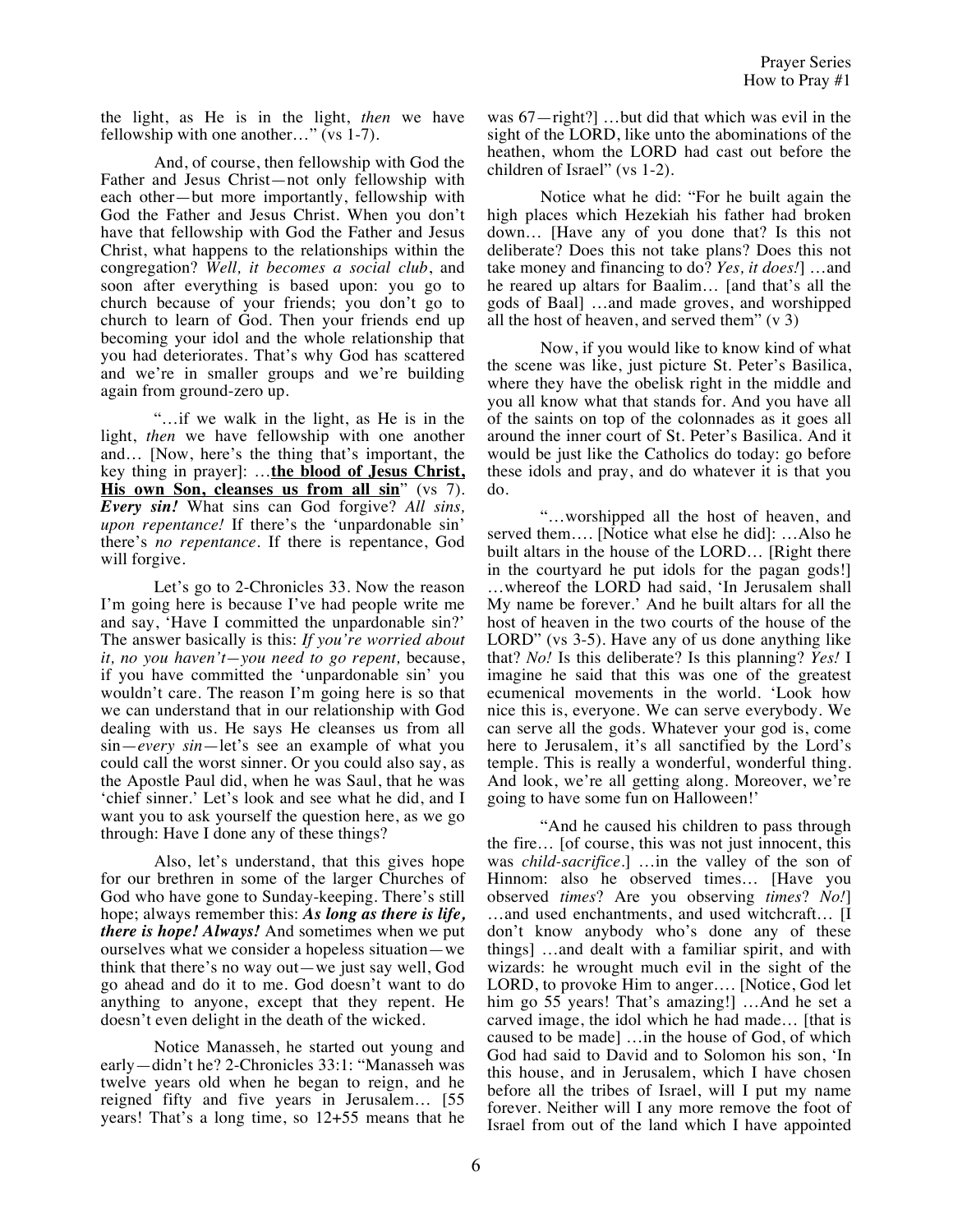for your fathers; so that they will take heed to do all that I have commanded them, according to the whole law and the statutes and the ordinances by the hand of Moses'" (vs 6-8).

Now, let's go to the parallel account in 2- Kings  $23$  [corrected], and we'll see what else he did. Sounds very reminiscent of what's going on today. This is what Josiah did when he cleaned it up.

## (go to the next track)

Let's see what Josiah had to do to clean up the mess that Manasseh made when he was there; even though (as we'll see a little later) Manasseh repented.

2-Kings 23:4: "And the king commanded Hilkiah the high priest, and the priests of the second order, and the keepers of the door, to bring forth out of the temple of the LORD all the vessels that were made for Baal, and for the grove, and for all the host of heaven: and he burned them without Jerusalem in the fields of Kidron, and carried the ashes of them unto Bethel. And he put down the idolatrous priests, whom the kings of Judah had ordained to burn incense in the high places in the cities of Judah, and in the places round about Jerusalem… [There's 55 years building this up] …them also that burned incense unto Baal, to the sun, and to the moon, and to the planets, and to all the host of heaven…. [Sounds like today's society—doesn't it? 'What is your horoscope today? What sign are you born under?] …And he brought out the grove from the house of the LORD, without Jerusalem, unto the brook Kidron, and burned it at the brook Kidron, and stamped it small to powder, and cast the powder thereof upon the graves of the children of the people. And he brake down the houses of the sodomites… [So they had their 'bath houses' and their 'orgy houses' right there in the temple. This was 'sacred sex.'] …that were by the house of the LORD, where the women wove hangings for the grove. And he brought all the priests out of the cities of Judah, and defiled the high places where the priests had burned incense, from Geba to Beersheba…" (vs 4-8).

Now, this is an inkling of what's going to happen when Christ returns and cleanses the whole world, which we're going to have a part in.

Let's come back to 2-Chronicles 33:9 and let's finish it. "So Manasseh made Judah and the inhabitants of Jerusalem to err, and to do worse than the heathen, whom the LORD had destroyed before the children of Israel." So this was really a thing! And the reason that I'm bringing this out is so that one of the things we need to understand is that when we sin and we get a guilty conscience and we start carrying that guilty conscience in such a way that we use it as *penance* rather than *repentance*. But I want everyone to consider is this: Has any single one of us ever done anything over as long a period as this was done and had done the things that Manasseh had done? *No! No!*

Verse 10: And the LORD spoke to Manasseh, and to his people: but they would not hearken. Wherefore the LORD brought upon them the captains of the host of the king of Assyria, which took Manasseh among the thorns, and bound him with fetters, and carried him to Babylon" (vs 10-11). And everyone who was looking to righteousness probably said 'good riddance to bad rubbish finally, we've been oppressed by this thing for so long; now we can breathe a little bit.'

But notice what happened. You would think that after all that he did, he would have seared his conscience so much that nothing would have mattered. "And when he was in affliction… [and that's why we need to look upon the trials that come upon us; because sometimes our trials are real afflictions!] ….he besought the LORD his God, and humbled himself greatly before the God of his fathers, and prayed unto Him… [Did God listen to him? *Yes!*] …and He was entreated of him, and heard his supplication… [You can almost imagine what it was like, because he was probably in some dungeon there in Babylon, chained. And this also required God to change the mind of the leaders of Babylon—which, at that time, was ruled by the<br>Assyrians. ...and brought him again to Assyrians.] …and brought him again to Jerusalem…. [He became a vassal king; put him back in Jerusalem, and he finished out his reign.] (Now notice what happened): …brought him again to Jerusalem into his kingdom…." (vs 12-13). Now, you just don't do that! What do the Assyrians always do with their captors? *They send them way off* don't they? *Yes!* Today, they use cattle-cars; they can move them quicker.

"…**Then Manasseh knew that the LORD He was God**…. [notice what he did in his repentance]: …Now after this he built a wall without the city of David, on the west side of Gihon, in the valley, even to the entering in at the fish gate, and compassed about Ophel, and raised it up a very great height, and put captains of war in all the fenced cities of Judah. And he took away the strange gods, and the idol out of the house of the LORD, and all the altars that he had built in the mount of the house of the LORD… [And his son Ammon reigned two years—put it all back and then Josiah came after that.] …and in Jerusalem, and cast them out of the city. And he repaired the altar of the LORD, and sacrificed thereon peace offerings and thank offerings, and commanded Judah to serve the LORD God of Israel" (vs 13-16).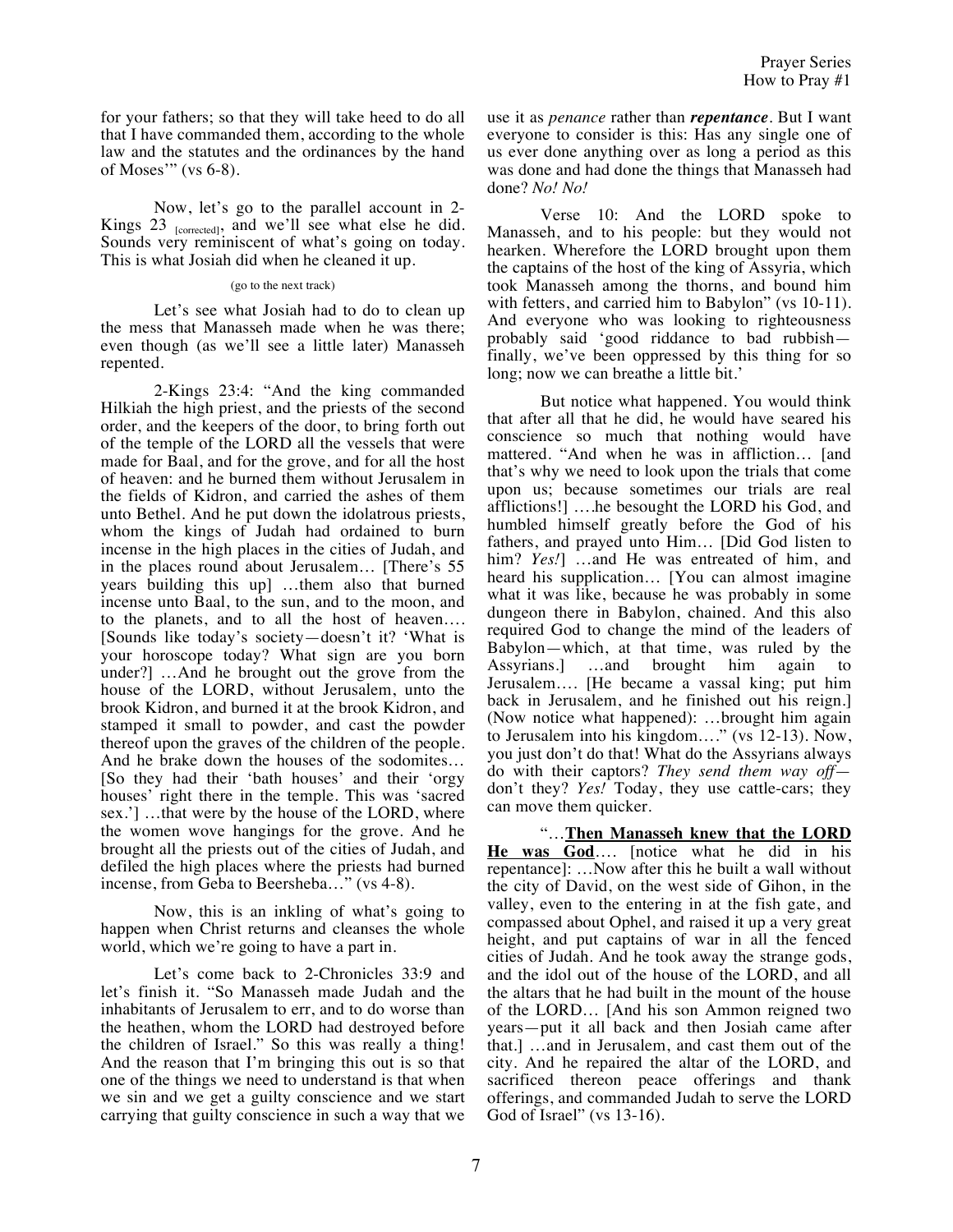Now, that is some repentance! You talk about a turnaround in someone's life. You can look at everything that is here and you look at that. Unrepented he's headed straight for the lake of fire—correct? Having repented of it, God reinstated him. *Yes!*

He couldn't get all of the rest of the people to go along with it completely. Verse 17: "Nevertheless the people did sacrifice still in the high places, yet unto the LORD their God only." So, what they did, they just took the names of the pagan gods off and said, 'Okay, we'll do it to the name of the Lord—which is what? *Half repentance on the part of the people.*

"Now the rest of the acts of Manasseh, and his prayer unto his God, and the words of the seers that spoke to him in the name of the LORD God of Israel, behold, they are written in the book of the kings of Israel…. [which that part of the book we no longer have] ...His prayer also, and how God was entreated of him, and all his sins, and his trespass, and the places wherein he built high places, and set up groves and graven images, before he was humbled: behold, they are written among the sayings of the seers" (vs 18-19).

I want us to understand something very important. Let's come back to 1-John, the first chapter. When it talks back here about forgiving *all* your sins, *God does!* When you go pray and confess your sins, claim the promise that God *will forgive them*, for His namesake—not for your goodnesssake or for what you do. But because He has promised, and if God has promised—and God does not lie—and you can look out here and see the heavens and the earth, you know for sure your prayer is heard and your sins have been forgiven. Do not get up from any prayer and say, 'Well, I wonder if He's forgiven me for this.' Remember this: If He can forgive Manasseh and bring him back, He can forgive every one of us and bring us back—can He not? *No doubt about it!*

Let's read 1-John 1:7 again: "However, if we walk in the light, as He is in the light, *then* we have fellowship with one another, and the blood of Jesus Christ, His own Son, cleanses us from **all sin**. If we say that we do not have sin, we are deceiving ourselves… [That's the first sign of deception when you think that you're always right! You think yourself you're right, in spite of what the Word of God says. You know that's when you get yourself in trouble, and I know that's when I get myself in trouble—right?] …and the Truth is not in us. If we confess our own sins… [that's why there has to be repentance; we confess our sins. And we will see at what time in a prayer—or what section of type of praying—that we do this. If you've found yourself in

a lot of sin, the first thing you do is say, 'Oh, God, forgive me for my sins'—right off, first thing, right out of the shoot.] …If we confess our own sins, He is faithful and righteous, to forgive us our sins, and to cleanse us from all unrighteousness. If we say that we have not sinned… [v 8 is a little different, 'if we have no sin'—that is we do not have a sinful nature. 'We're all good people, Lord.' *No! we deceive ourselves.*] …If we say that we have not sinned… [that is by our actions and our thoughts and our attitudes and so forth] …we make Him a liar, and His Word is not in us" (vs 7-10).

1-John 2:1: "My little children, I am writing these things to you so that you may not sin. And *yet*, if anyone does sin, we have an Advocate with the Father—Jesus Christ *the* Righteous—" Christ is there waiting for us to repent. He is advocating for us to repent. And sometimes we have to go to Christ and say, 'Oh please, grant me an attitude of repentance; and help me to see and help me to understand, and give me the strength. Christ is advocating for you.

"…an Advocate with the Father—Jesus Christ *the* Righteous—and He is *the* propitiation for our sins… [and that means the *atoning mercy,* the fullness of Christ that comes from Christ.] (And so great is this 'propitiation' for our sins): …and not for our sins only, but also for *the sins of* the whole world" (vs 1-2). And, of course, we know that is in God's plan and in His due time.

Now, let's understand something that we need to really grasp. Let's come to Hebrews, chapter 10. This is something we need to grasp and to understand, because lots of times our own human nature, our own guilt, all of these things that come upon us—which they do when you sin, they do. When you sin and have a guilty conscience, what is that? *That's God's Spirit working with you, hopefully to lead you to repentance. Yield to it, so that you do repent!*

Hebrews 10:16: "'This *is* the covenant that I will establish with them after those days,' says *the* Lord: 'I will give My laws into their hearts, and I will inscribe them in their minds… [and *that's the whole purpose of prayer and fellowship and repentance and knowing God's way.* He wants them in our hearts and minds.] (Notice the rest of the bargain): …and **their sins and lawlessness I will not remember ever again**'" (vs 16-17). If you believe that God hears you; and if you believe that God forgives you; do you likewise believe that **"their sins and iniquities I will remember no more"**? That's important to understand. *No one can ever have his or her conscience cleansed until you understand that.*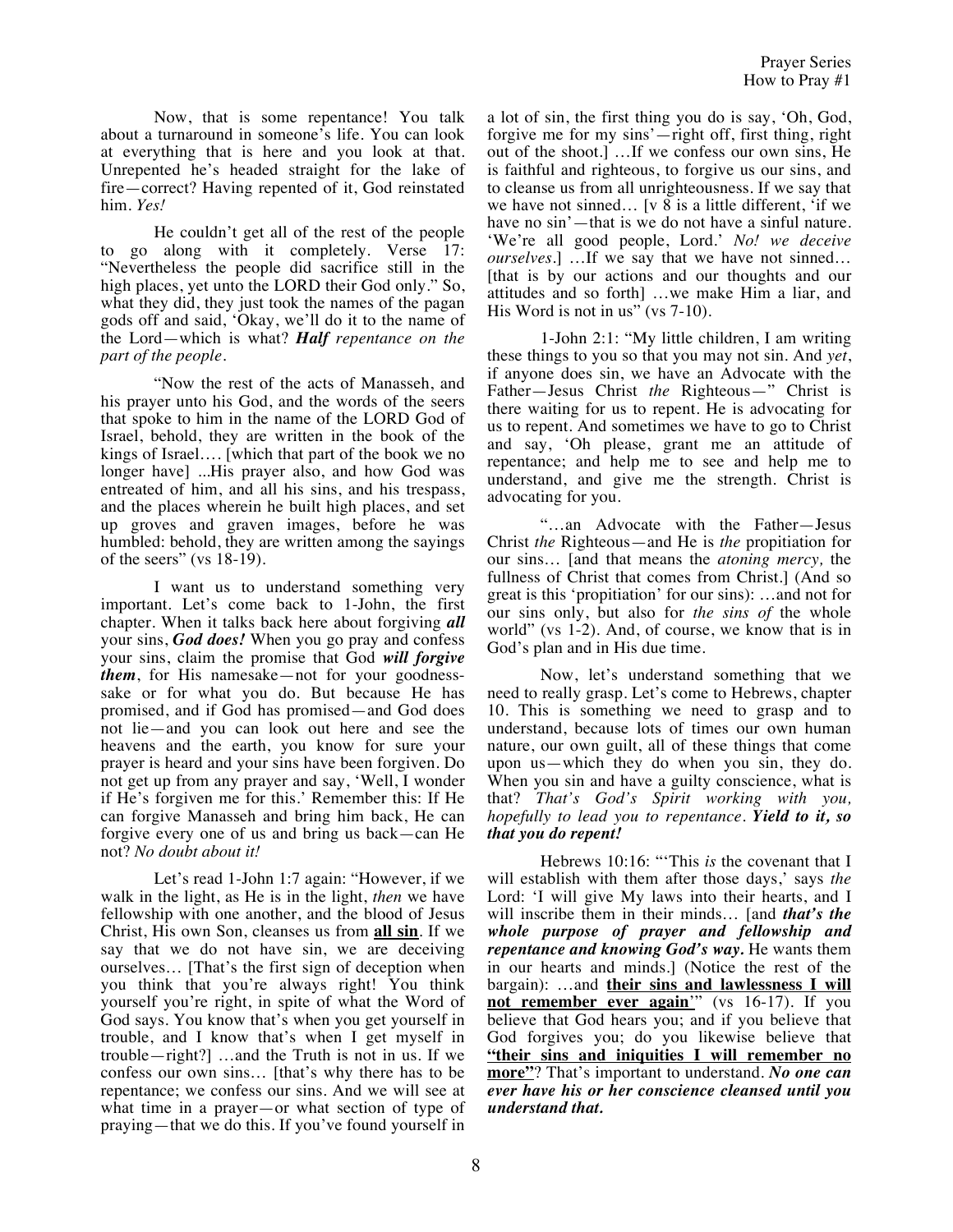Now, let's go to Psalm 103, because God does not want us to have any doubt whatsoever. He gives the guarantee that when you repent He forgives. And He gives the guarantee that He will not remember your sins any longer, even though Satan the devil himself may accuse you day and night before the throne of God.

Psalm 103:8: "The LORD is merciful and gracious… [and we've seen that with Manasseh haven't we? We've seen that in our own lives. God is interested in mercy. He told the lawyer, after He was questioned about what is the greatest commandment, He said, 'You're to love the Lord your God with all your heart, with all your mind, with all your soul, with all your strength.' And the lawyer said, 'You've answered correctly.' And to love God is more than all burnt offerings.] …The LORD is merciful and gracious, slow to anger, and plenteous in mercy." That's why God does not zoom down and smack you every time you sin.

When I do my water exercise I help the manager. In the pool—at the five foot depth where I stand and I do my leg kicks and everything—right at eye-level is the edge of the pool they have ants coming down there all the time. So while I'm doing my exercise, I 'execute' every ant that comes by me. Yesterday was an especially fruitful day—had lots of ant corpses up there on the edge of the pool. But, you know, sometimes we feel that God deals with us like the ant. Every time we do something, God comes down and smashes us. No! He doesn't! "The LORD is merciful and gracious, **slow to anger**… [that's why you have not been zapped out in just a scorch of fire!] …and plenteous in mercy." He never runs out of mercy.

What did God say in the book of Exodus 34:5: "And the LORD descended in the cloud, and stood with him there and proclaimed the name of the LORD…. [This is God talking to Moses when he wanted to see God's glory—this is afterward.] …And the LORD passed by before him, and proclaimed, 'The LORD, The LORD God, **merciful and gracious, longsuffering, and abundant in goodness and truth**… [Moses just finished persuading God not to destroy all the children of Israel—right?—for their great sin!] …**keeping mercy for thousands, forgiving iniquity and transgression and sin,** and that will by no means clear the guilty… [that is if there's no repentance.] …visiting the iniquity of the fathers upon the children, and upon the children's children, unto the third and to the fourth generation" (vs  $5-7$ )—that is where there is no repentance.

Psalm 103:9: "He will not always chide… [that is He will not always correct] …neither will He keep his anger forever. He has not dealt with us after

our sins… [Did He deal with Manasseh after his sins. Were not every one of those things that He said there—if you read in the law—worthy of death and stoning or burning—correct? *Yes!* Did God do that to him? *No!* Did he repent? *Yes!* God hasn't dealt with us after our sins. And surely, if God did not deal with Manasseh after his sins, surely He doesn't deal with us after our sins!] …nor rewarded us according to our iniquities" (vs 9-10)—because God gives us time and space to repent.

Notice when we do repent: "For as the heaven is high above the earth… [How high is that? How far does the universe go?] …so great is his mercy toward them that fear him…. [and how much more so to those that love Him?] …As far as the east is from the west… [When He says He forgets our iniquities, how far is the east from the west? *Literally, when you go out in space it's infinity!* They never meet.] …so far has He removed our transgressions from us. Like as a father pities his children, so the LORD pities them that fear Him. For He knows our frame… [because He made us] …He remembers that we are dust. As for man, his days are as grass: as a flower of the field, so he flourishes…. [just for a time] …For the wind passes over it, and it is gone… [have you seen anything concerning the Kalahari Desert in West Africa? It doesn't rain for maybe ten years. And then when it rains. BAM! up come all these flowers and all the fish hatch out and all of the toads and frogs and all the starving animals have a great feast—and it's amazing what happens! But just in a matter of weeks it's all back and it all shrivels up and it's all gone! Shortest lifecycle in the world, with the longest space in between seed and growth—and it's gone!] …and it is gone; and the place thereof shall know it no more" (vs 11-16).

"But the mercy of the LORD is from everlasting to everlasting… [How much mercy is that? Well, if you can measure from everlasting to everlasting—which you can't—then you'll know how much mercy that is. That's why the first thing that God told Moses was: 'The Lord is merciful and gracious'] …upon them that fear Him, and His righteousness unto children's children; to such as keep His covenant, and to those that remember His commandments to do them" (vs 17-18).

Now, let's come back to Hebrews, the tenth chapter, because this is the whole important thing when we pray, that being able to come to God with a confidence and faith that He will hear us, and with the understanding that God knows us. When we're very carnal and mean and nasty, God knows, and He gives us space to repent—doesn't He? *Yes!* So, when we come to ourselves—and that's what repentance is all about—having the attitude of repentance. When we come to ourselves we come back to God.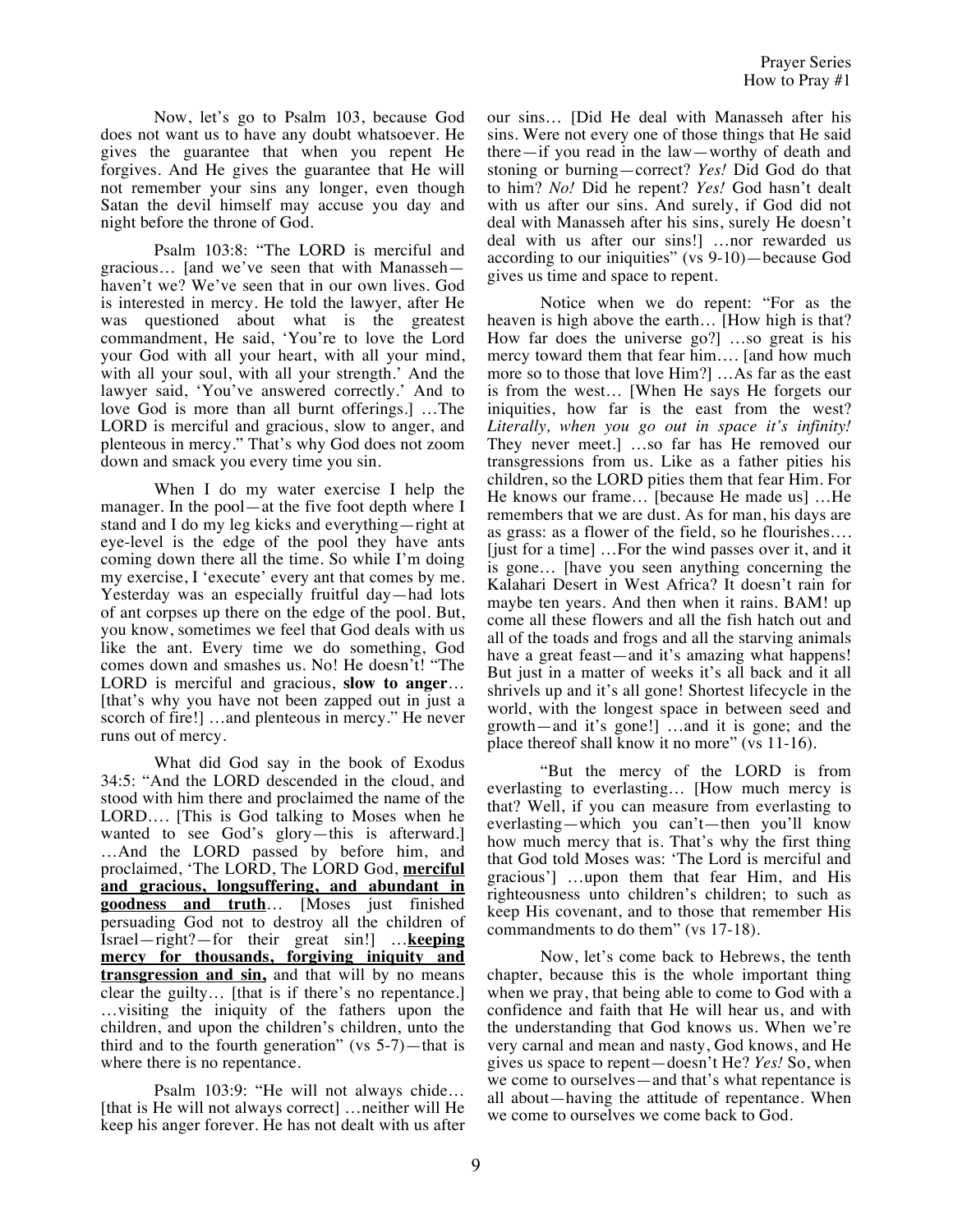Hebrews 10:17: "...and their sins and lawlessness **I will not remember ever again**." What does that mean? *That means NO MORE! Never again!* Shall not be spoken of. It's been erased. It has been obliterated. It has been blotted out by the greatest and highest power on earth: God the Father through the blood of Jesus Christ, because He is the 'propitiation' of our sins.

Verse 18: "Now where remission of these *is*, *it is* no longer *necessary to offer* [animal] sacrifices for sin…. [How can there be? In other words, when your sins are forgiven, there is no physical thing you can do to improve upon that forgiveness (if we could put it that way). Yes, you may have to go make amends or whatever that is, but that's mercy that you're giving back mercy because you received mercy. And always remember this—one of the beatitudes is: *Blessed are the merciful for they shall receive mercy.* That's one of the things I always try and remember. I need mercy. I need lots of mercy. So, therefore, you better be merciful, Fred. If you are not merciful, then you're not going to receive mercy. We'll look at some parables a little later on about that.

Notice—v 19: "Therefore, brethren, having [boldness] confidence... [here's where our prayers] come. This is the authority that Jesus Christ and God the Father has given to anyone who will come in a repentant attitude and pray to God. And even if you have God's Spirit and you're not as repentant of attitude as you ought to be, and you go pray to God, He'll lead you to repentance. It may come at a later time, but it will come.] …to enter into the *true* Holiest by the blood of Jesus…"

This means that when you say, 'Our Father,' you have direct access to the Sovereign Ruler of this universe. I want you to think on that! I want you to grasp that!

- You need help in your life
- You need help to overcome
- You need help with your attitude
- You need mercy and kindness and forgiveness

You are coming to the Sovereign Ruler of this universe to receive it—God the Father!—through the blood of Jesus Christ. So therefore, you go through the steps as we find there in 1-John, the first chapter. And if you trap yourself, deceive yourself, into longterm sin—and every one of us do for a long time. What happens? *What we need to do is just ask God to help us to see the greatness of that sin; the severity of that sin; and repent and change.* And if we go and ask God to forgive us and we really don't feel repentant the way that maybe we think we ought to, don't worry:

• God will grant complete repentance

- He'll work with you
- He'll convict your mind<br>• He'll convict your conse
- He'll convict your conscience
- —because you have the Spirit of God. So stir it up!

"[This is] by a new and living way, which He consecrated for us through the veil (that is, His flesh), and *having* a great High Priest over the house of God… [over all of God's people. And if every one of the people of God would, at the same instant in time whether day or night on the earth, would all pray to God, Christ and God the Father are able to hear and answer each one of those prayers individually! That's something to keep in mind.] (Notice what we are to do—what does this do for us?): …**let us approach** *God* **with a true** heart… [let God take away the deception] …with full conviction of faith… [rather than the lack of faith, because we're dealing with the existence of heaven and earth and the very power of God—are we not?] …our hearts having been purified from a wicked conscience… [or that is a conscience convicting us because of sin] …and our bodies having been washed with pure water. Let us hold fast without wavering *to* the hope *that* we profess, for He Who promised *is* faithful" (vs 20-23).

- Do you believe God?
- Do you believe His Word?

*He is faithful! He has promised!* Even if you look at yourself as the worst sinner in the world, as bad as Manasseh, *He has promised and for His sake He will forgive upon repentance.*

Now, let's look at a couple of things which are very important. And many times, when we have let sin grow and sprout—what does it say about lust? *When lust conceives it brings forth sin* and all this sort of thing. You sort of toyed around with lust, or hatred, or anger, vengeance; or on the other hand self-righteousness and how good and all this sort of thing is. Like the Pharisee who came and said, 'Lord, I'm so glad I'm not like this other person over here—this publican. I am so good! Oh, You've got to hear me!' The key was, Jesus said he prayed to himself, it didn't get above out of his own mind.

What did the publican do? He beat on his chest and said, 'God, forgive me, a sinner.' Now, sometimes that's all we can do. And sometimes if we've been slack in praying or letting sin build up in our lives, that's the place we need to begin to be restored back to God, because He wants you back and it begins that way.

Now, let's come to Romans, the eighth chapter, because this is important. What if you just kind of run out of words? Or what if you're so ashamed you don't even know how to repent. You